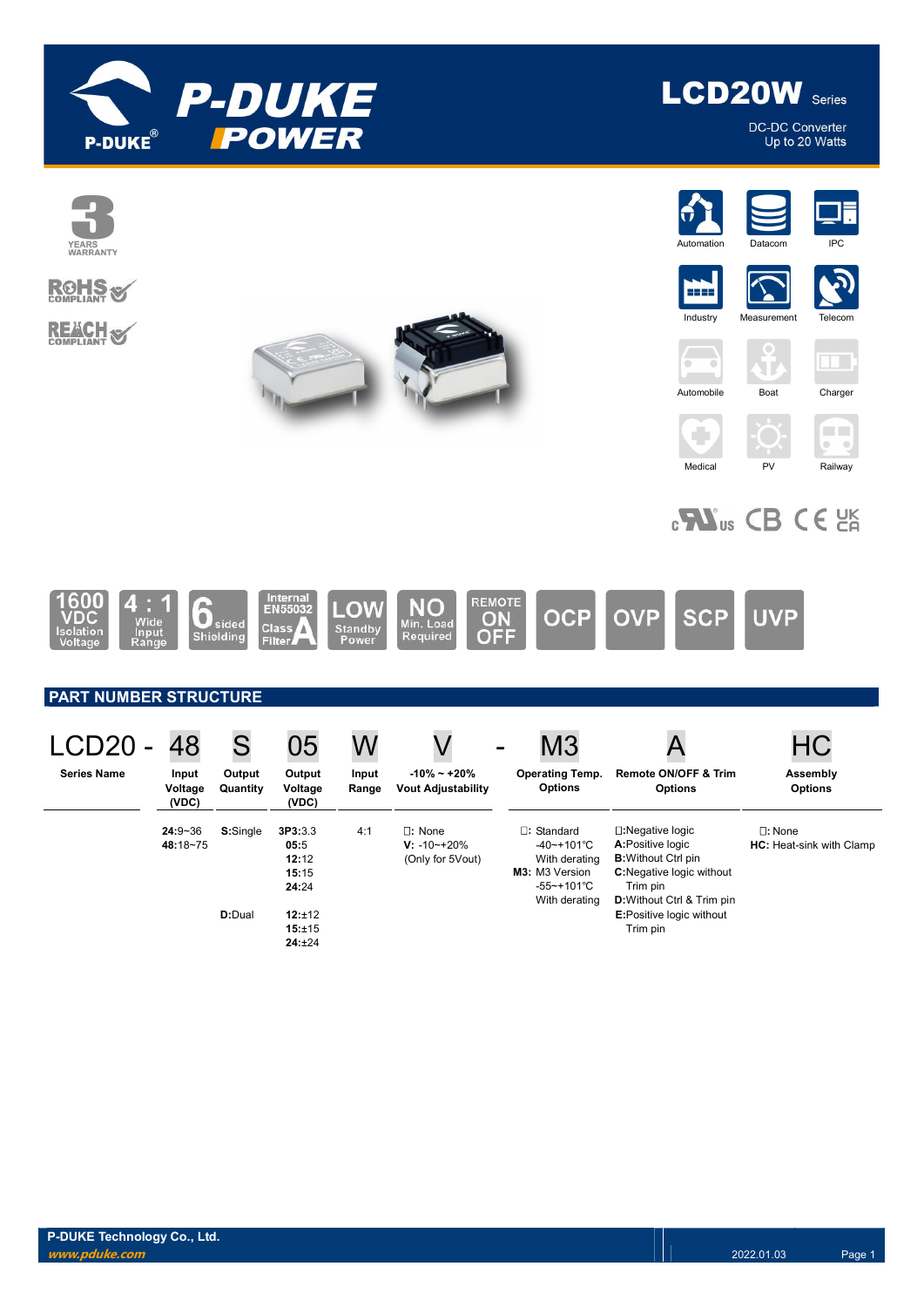



# TECHNICAL SPECIFICATION All specifications are typical at nominal input, full load and 25℃ unless otherwise noted

| <b>Model</b><br><b>Number</b> | Input Range  | <b>Output Voltage</b> | <b>Output Current</b><br>@ Full Load | <b>Input Current</b><br>@ No Load | <b>Efficiency</b> | <b>Maximum</b><br><b>Capacitor Load</b> |
|-------------------------------|--------------|-----------------------|--------------------------------------|-----------------------------------|-------------------|-----------------------------------------|
|                               | <b>VDC</b>   | <b>VDC</b>            | mA                                   | mA                                | $\%$              | <b>uF</b>                               |
| LCD20-24S3P3W                 | $9 - 36$     | 3.3                   | 4500                                 | 10                                | 89                | 7000                                    |
| LCD20-24S05W                  | $9 - 36$     | 5                     | 4000                                 | 10                                | 89                | 5000                                    |
| LCD20-24S05WV                 | $9 - 36$     | 5                     | 4000                                 | 10                                | 88                | 5000                                    |
| LCD20-24S12W                  | $9 - 36$     | 12                    | 1670                                 | 6                                 | 89                | 850                                     |
| LCD20-24S15W                  | $9 - 36$     | 15                    | 1330                                 | 6                                 | 89                | 700                                     |
| LCD20-24S24W                  | $9 - 36$     | 24                    | 833                                  | 10                                | 91                | 220                                     |
| LCD20-24D12W                  | $9 - 36$     | ±12                   | ±833                                 | 6                                 | 89                | ±500                                    |
| LCD20-24D15W                  | $9 - 36$     | ±15                   | ±667                                 | 6                                 | 90                | ±350                                    |
| LCD20-24D24W                  | $9 - 36$     | ±24                   | ±417                                 | 12                                | 91                | ±100                                    |
| LCD20-48S3P3W                 | $18 \sim 75$ | 3.3                   | 4500                                 | 10                                | 90                | 7000                                    |
| LCD20-48S05W                  | $18 - 75$    | 5                     | 4000                                 | 10                                | 90                | 5000                                    |
| LCD20-48S05WV                 | $18 \sim 75$ | 5                     | 4000                                 | 10                                | 89                | 5000                                    |
| LCD20-48S12W                  | $18 - 75$    | 12                    | 1670                                 | 4                                 | 89                | 850                                     |
| LCD20-48S15W                  | $18 \sim 75$ | 15                    | 1330                                 | 4                                 | 90                | 700                                     |
| LCD20-48S24W                  | $18 - 75$    | 24                    | 833                                  | 8                                 | 91                | 220                                     |
| LCD20-48D12W                  | $18 \sim 75$ | ±12                   | ±833                                 | 4                                 | 89                | ±500                                    |
| LCD20-48D15W                  | $18 - 75$    | ±15                   | ±667                                 | 4                                 | 90                | ±350                                    |
| LCD20-48D24W                  | $18 \sim 75$ | ±24                   | ±417                                 | 10                                | 91                | ±100                                    |

| <b>INPUT SPECIFICATIONS</b>   |                         |                           |                          |        |      |                           |             |
|-------------------------------|-------------------------|---------------------------|--------------------------|--------|------|---------------------------|-------------|
| <b>Parameter</b>              |                         | <b>Conditions</b>         |                          | Min.   | Typ. | Max.                      | <b>Unit</b> |
| Operating input voltage range |                         | 24Vin(nom)                |                          | 9      | 24   | 36                        | <b>VDC</b>  |
|                               |                         | 48Vin(nom)                |                          | 18     | 48   | 75                        |             |
| Start up voltage              |                         | 24Vin(nom)                |                          |        |      | 9                         | <b>VDC</b>  |
|                               |                         | 48Vin(nom)                |                          |        |      | 18                        |             |
| Shutdown voltage              |                         | 24Vin(nom)                |                          | 7.5    | 8    | 8.8                       | <b>VDC</b>  |
|                               |                         | 48Vin(nom)                |                          | 15.5   | 16   | 17.5                      |             |
| Start up time                 | Constant resistive load | Power up                  |                          |        |      | 30                        | ms          |
|                               |                         |                           | Remote ON/OFF            |        |      | 30                        |             |
| Input surge voltage           | second, max.            | 24Vin(nom)                |                          |        |      | 50                        | <b>VDC</b>  |
|                               |                         | 48Vin(nom)                |                          |        |      | 100                       |             |
| Input filter                  |                         |                           |                          |        |      | Pi type                   |             |
| Remote ON/OFF                 | Referred to -Vin pin    | Positive logic            | DC-DC ON                 |        |      | Open or $3 \sim 15$ VDC   |             |
|                               |                         | (Option)                  | DC-DC OFF                |        |      | Short or $0 \sim 1.2$ VDC |             |
|                               |                         | Negative logic            | DC-DC ON                 |        |      | Short or $0 \sim 1.2$ VDC |             |
|                               |                         | (Standard)                | DC-DC OFF                |        |      | Open or $3 \sim 15$ VDC   |             |
|                               |                         | Input current of Ctrl pin |                          | $-0.5$ |      | 1.0                       | mA          |
|                               |                         |                           | Remote off input current |        |      |                           | mA          |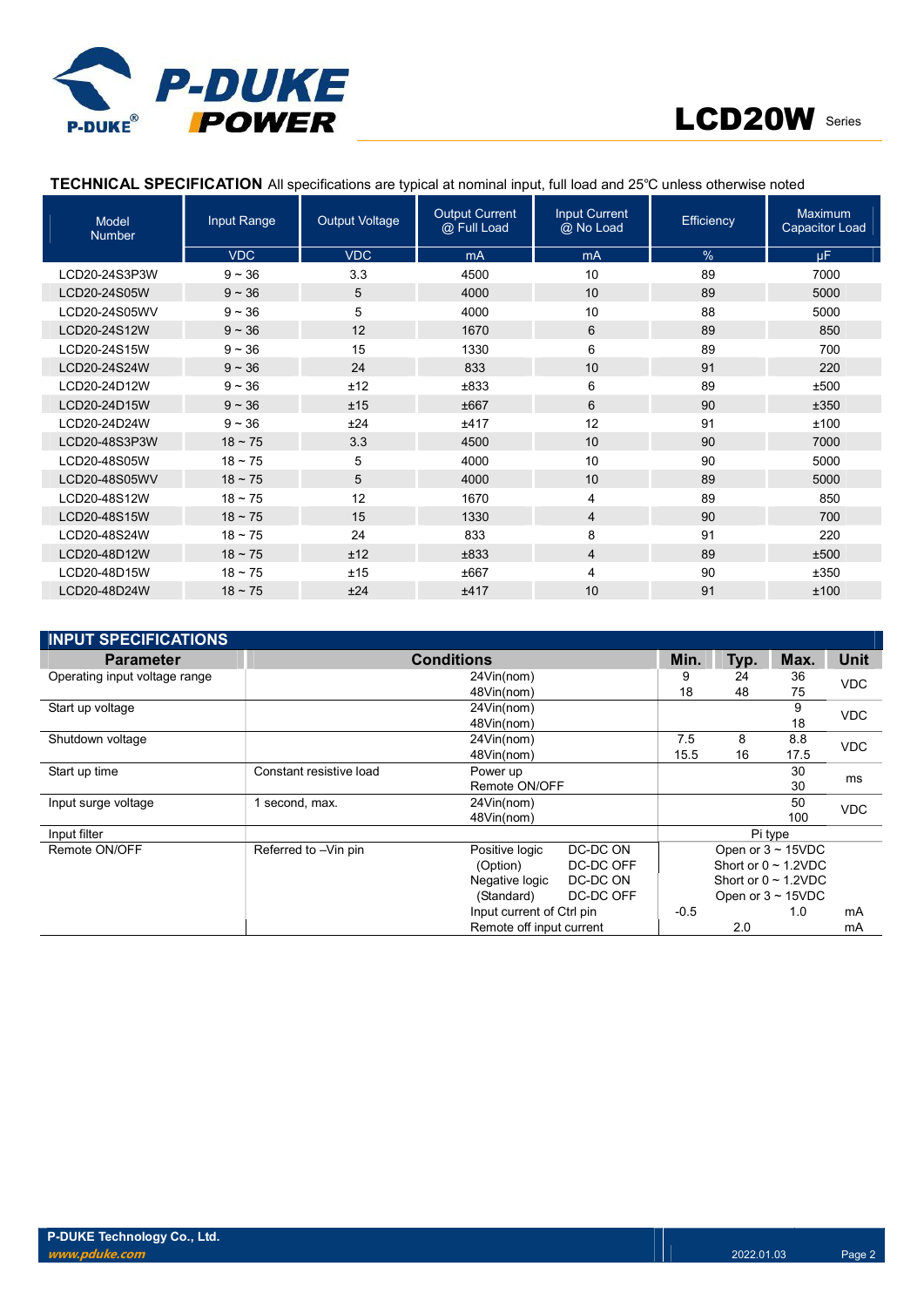

| <b>OUTPUT SPECIFICATIONS</b>     |                                                   |                |         |      |                                 |               |
|----------------------------------|---------------------------------------------------|----------------|---------|------|---------------------------------|---------------|
| <b>Parameter</b>                 | <b>Conditions</b>                                 |                | Min.    | Typ. | Max.                            | <b>Unit</b>   |
| Voltage accuracy                 |                                                   |                | $-1.0$  |      | $+1.0$                          | %             |
| Line regulation                  | Low Line to High Line at Full Load                | Single         | $-0.2$  |      | $+0.2$                          | $\frac{0}{0}$ |
|                                  |                                                   | Dual           | $-0.5$  |      | $+0.5$                          |               |
| Load regulation                  | No Load to Full Load                              | Single         | $-0.2$  |      | $+0.2$                          |               |
|                                  |                                                   | Dual           | $-1.0$  |      | $+1.0$                          | $\%$          |
|                                  | 10% Load to 90% Load                              | Single         | $-0.1$  |      | $+0.1$                          |               |
|                                  |                                                   | Dual           | $-0.8$  |      | $+0.8$                          |               |
| Cross regulation                 | Asymmetrical load 25%/100% FL                     | Dual           | $-5.0$  |      | $+5.0$                          | %             |
| Voltage adjustability            | Single output                                     | $\Box$ S05WV   | $-10$   |      | $+20$                           |               |
|                                  |                                                   | 24Vout         | $-10$   |      | $+20$                           | %             |
|                                  |                                                   | <b>Others</b>  | $-10$   |      | $+10$                           |               |
| Ripple and noise                 | Measured by 20MHz bandwidth                       |                |         |      |                                 |               |
|                                  |                                                   | Single         |         |      |                                 |               |
|                                  | With a 1µF M/C X7R and a 10µF T/C                 | 3.3Vout, 5Vout |         | 75   |                                 |               |
|                                  |                                                   | 12Vout, 15Vout |         | 75   |                                 |               |
|                                  | With 2 pcs of 6.8µF/50V X7R MLCC                  | 24Vout         |         | 75   |                                 | mVp-p         |
|                                  |                                                   | Dual           |         |      |                                 |               |
|                                  | With a 1µF M/C X7R and a 10µF T/C for each output | 12Vout, 15Vout |         | 100  |                                 |               |
|                                  | With a 4.7µF/50V X7R MLCC for each output         | 24Vout         |         | 100  |                                 |               |
| Temperature coefficient          |                                                   |                | $-0.02$ |      | $+0.02$                         | $\%$ /°C      |
| Transient response recovery time | 25% load step change                              |                |         | 250  |                                 | μs            |
| Over voltage protection          |                                                   | 3.3Vout        | 3.7     |      | 5.4                             |               |
|                                  |                                                   | 5Vout          | 5.6     |      | 7.0                             |               |
|                                  |                                                   | 12Vout         | 13.5    |      | 19.6                            |               |
|                                  |                                                   | 15Vout         | 16.8    |      | 20.5                            | <b>VDC</b>    |
|                                  |                                                   | 24Vout         | 29.1    |      | 32.5                            |               |
|                                  |                                                   | S05WV          | 6.3     |      | 7.4                             |               |
| Over load protection             | % of lout rated; Hiccup mode                      |                |         | 150  |                                 | $\frac{0}{0}$ |
| Short circuit protection         |                                                   |                |         |      | Continuous, automatics recovery |               |

| <b>GENERAL SPECIFICATIONS</b> |                          |                       |      |      |                      |                    |
|-------------------------------|--------------------------|-----------------------|------|------|----------------------|--------------------|
| <b>Parameter</b>              |                          | <b>Conditions</b>     | Min. | Typ. | Max.                 | <b>Unit</b>        |
| Isolation voltage             | 1 minute                 | Input to Output       | 1600 |      |                      | <b>VDC</b>         |
|                               |                          | Input(Output) to Case | 1000 |      |                      |                    |
| Isolation resistance          | 500VDC                   |                       |      |      |                      | GΩ                 |
| Isolation capacitance         |                          |                       |      |      | 1500                 | pF                 |
| Switching frequency           |                          | 3.3Vout. 5Vout        | 248  | 275  | 303                  | kHz                |
|                               |                          | <b>Others</b>         | 297  | 330  | 363                  |                    |
| Safety approvals              | IEC /EN /UL 62368-1      |                       |      |      | UL:E193009           |                    |
|                               |                          |                       |      |      | CB:UL(Demko)         |                    |
| Case material                 |                          |                       |      |      | Nickel-coated copper |                    |
| Base material                 |                          |                       |      |      |                      | FR4 PCB            |
| Potting material              |                          |                       |      |      | Silicone (UL94 V-0)  |                    |
| Weight                        |                          |                       |      |      |                      | 15g (0.53oz)       |
| <b>MTBF</b>                   | MIL-HDBK-217F, Full load |                       |      |      |                      | 1.469 x $10^6$ hrs |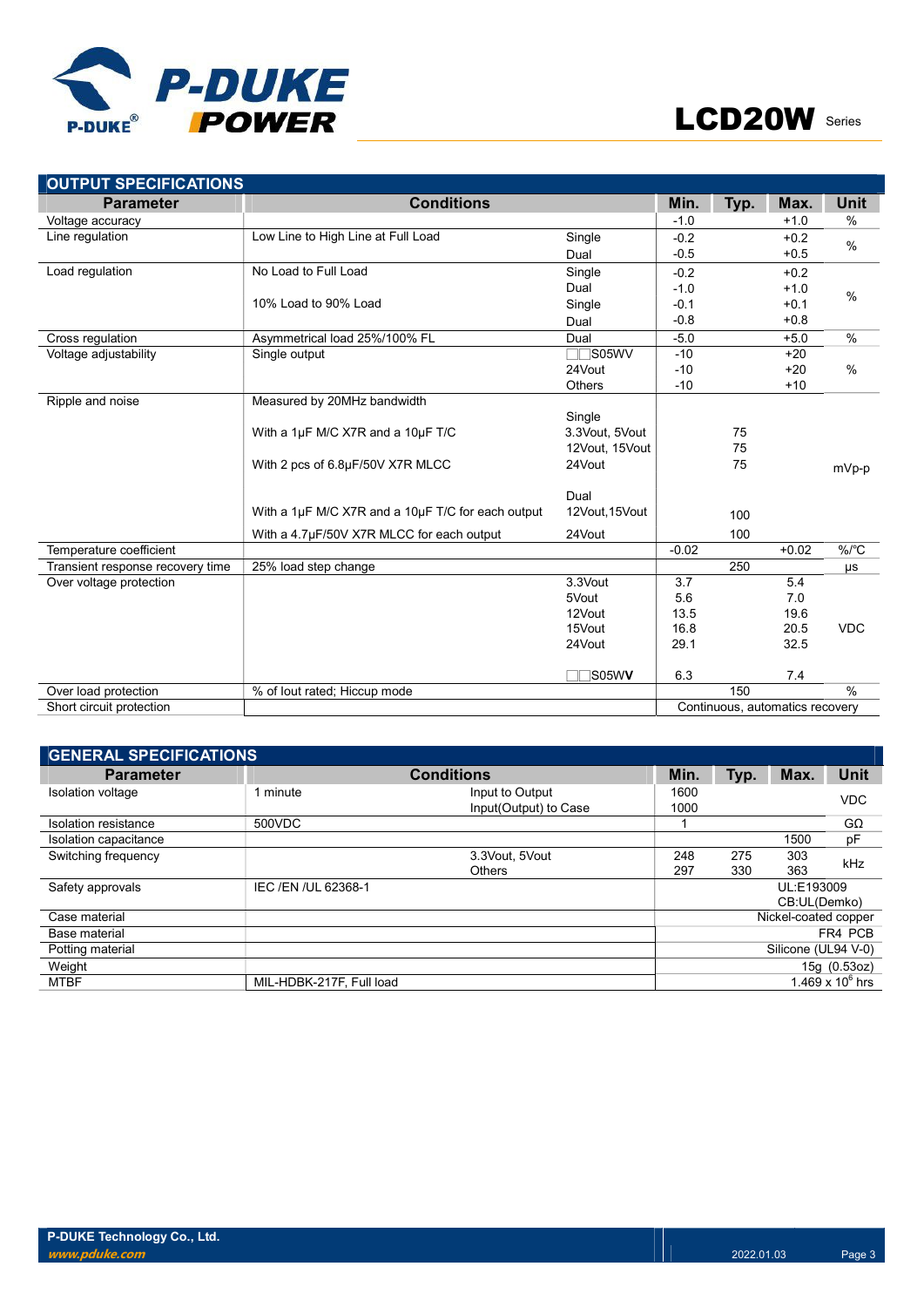

| <b>ENVIRONMENTAL SPECIFICATIONS</b> |            |                   |       |      |        |              |
|-------------------------------------|------------|-------------------|-------|------|--------|--------------|
| <b>Parameter</b>                    |            | <b>Conditions</b> | Min.  | Typ. | Max.   | Unit         |
| Operating ambient temperature       | Standard   | With derating     | $-40$ |      | $+101$ | °C           |
|                                     | M3 Version | With derating     | $-55$ |      | $+101$ |              |
| Maximum case temperature            |            |                   |       |      | 105    | °C           |
| Storage temperature range           |            |                   | $-55$ |      | $+125$ | °C           |
| Thermal impedance                   |            | Without heat-sink |       | 17.6 |        | °C/W         |
|                                     |            | With heat-sink    |       | 14.8 |        |              |
| Thermal shock                       |            |                   |       |      |        | MIL-STD-810F |
| Vibration                           |            |                   |       |      |        | MIL-STD-810F |
| Relative humidity                   |            |                   |       |      |        | 5% to 95% RH |
|                                     |            |                   |       |      |        |              |

| <b>EMC SPECIFICATIONS</b>      |             |                                          |                  |
|--------------------------------|-------------|------------------------------------------|------------------|
| <b>Parameter</b>               |             | <b>Conditions</b>                        | Level            |
| EMI                            | EN55032     | Without external components              | Class A          |
|                                |             | With external components                 | Class B          |
| <b>EMS</b>                     | EN55024     |                                          |                  |
| <b>ESD</b>                     | EN61000-4-2 | Air ± 8kV and Contact ± 6kV              | Perf. Criteria A |
| Radiated immunity              | EN61000-4-3 | 10 V/m                                   | Perf. Criteria A |
| <b>Fast transient</b>          | EN61000-4-4 | $±$ 2kV                                  | Perf. Criteria A |
|                                |             |                                          |                  |
|                                |             | An external input filter capacitor       |                  |
|                                |             | (Nippon chemi-con KY series, 220µF/100V) |                  |
| Surge                          | EN61000-4-5 | $±$ 2kV                                  | Perf. Criteria A |
|                                |             |                                          |                  |
|                                |             | An external input filter capacitor       |                  |
|                                |             | (Nippon chemi-con KY series, 220µF/100V) |                  |
| Conducted immunity             | EN61000-4-6 | $10 \,$ Vr.m.s                           | Perf. Criteria A |
| Power frequency magnetic field | EN61000-4-8 | 100A/m continuous: 1000A/m 1 second      | Perf. Criteria A |

CAUTION: This power module is not internally fused. An input line fuse must always be used.

# CHARACTERISTIC CURVE







LCD20-48S05W Derating Curve LCD20-48S05W Derating Curve With Heat-sink

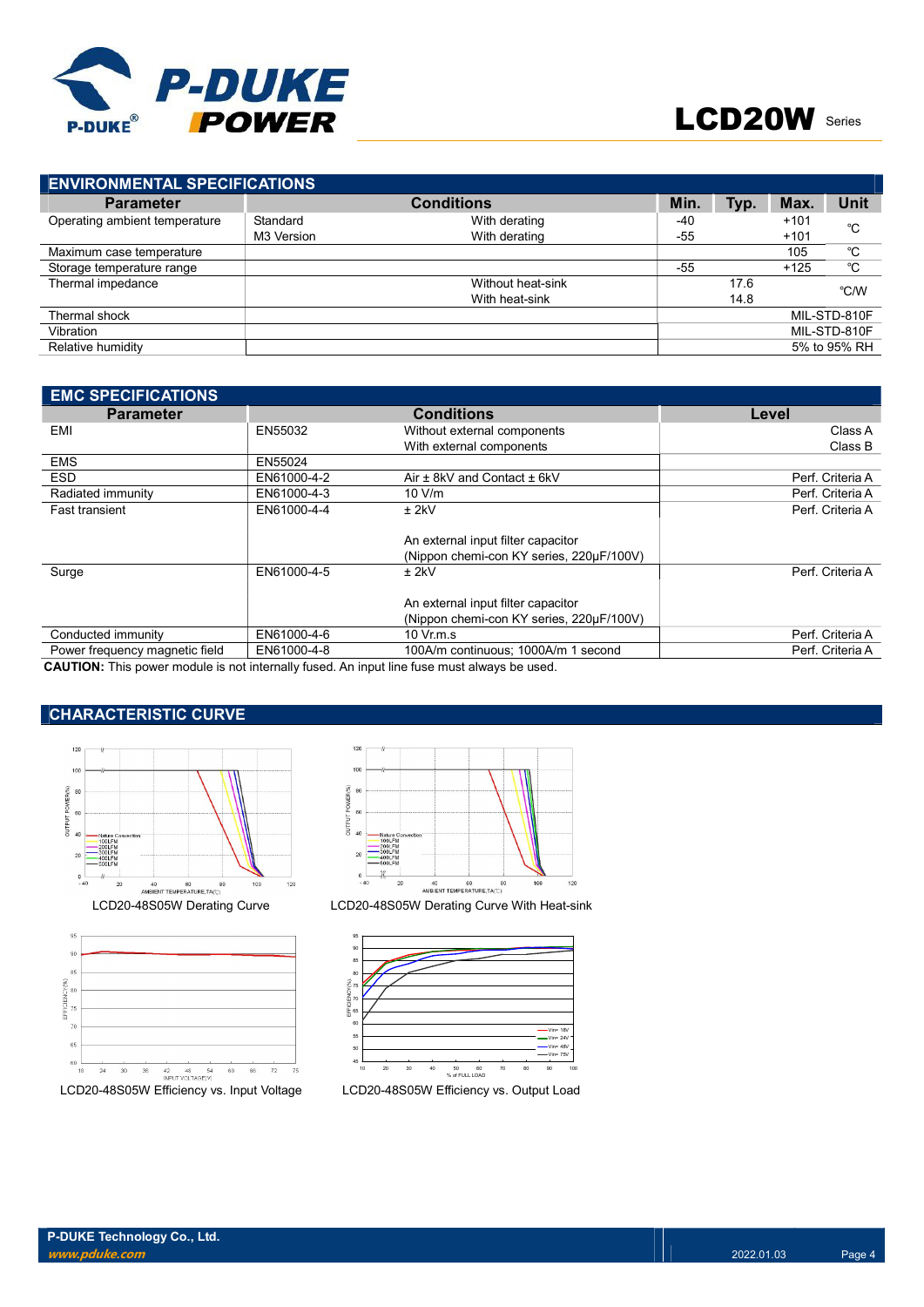

# FUSE CONSIDERATION

This power module is not internally fused. An input line fuse must always be used.

This encapsulated power module can be used in a wide variety of applications, ranging from simple stand-alone operation to an integrated part of sophisticated power architecture.

To maximum flexibility, internal fusing is not included; however, to achieve maximum safety and system protection, always use an input line fuse. The input line fuse suggest as below:

| Model                                 | <b>Fuse Rating</b><br>Ά | <b>Fuse Type</b> |
|---------------------------------------|-------------------------|------------------|
| $LCD20-24S$ $W \cdot LCD20-24D$<br>ΙW |                         | Slow-Blow        |
| $LCD20-48S$<br>⊺W ⋅ LCD20-48D୮<br>W   |                         | Slow-Blow        |

The table based on the information provided in this data sheet on inrush energy and maximum DC input current at low Vin.

### MECHANICAL DRAWING



### PIN CONNECTION

| <b>PIN</b> | <b>SINGLE</b> | <b>DUAL</b> |
|------------|---------------|-------------|
|            | $+V$ in       | $+V$ in     |
|            | -Vin          | -Vin        |
| 3          | Ctrl          | Ctrl        |
|            | +Vout         | +Vout       |
| 5          | Trim          | Common      |
| ีค         | -Vout         | -Vout       |

1. All dimensions in inch [mm]

2. Tolerance :x.xx±0.02 [x.x±0.5]

x.xxx±0.01 [x.xx±0.25]

3. Pin pitch tolerance ±0.01 [0.25]

4. Pin dimension tolerance ±0.004[0.10]

# **HEAT-SINK OPTIONS**

### -HC (Heat-sink with clamps)



\* All dimensions in inch [mm]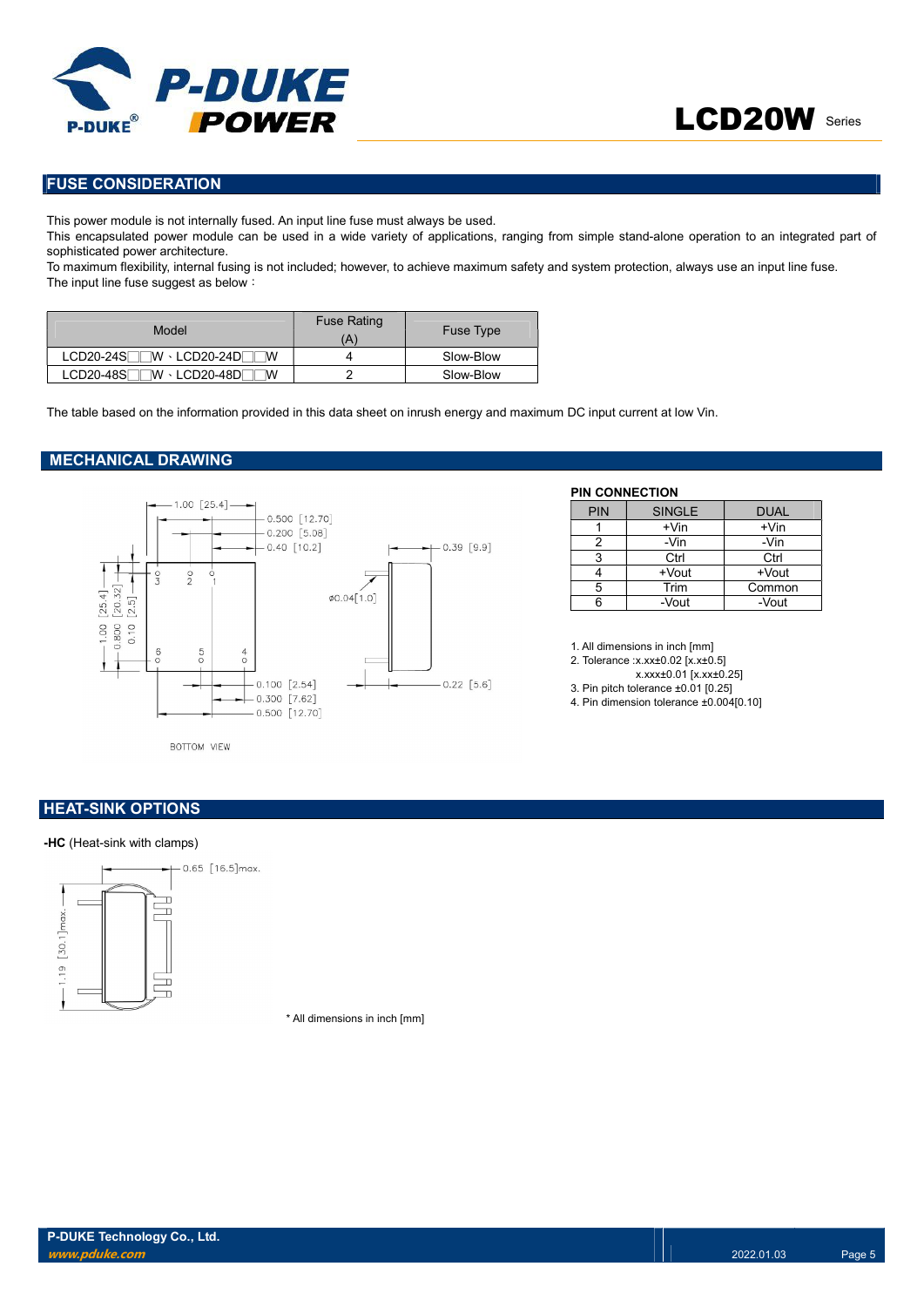

LCD20W Series

## RECOMMENDED PAD LAYOUT



All dimensions in inch[mm] Pad size(lead free recommended) Through hole 1.2.3.4.5.6: Φ0.051[1.30] Top view pad 1.2.3.4.5.6: Φ0.064[1.63] Bottom view pad 1.2.3.4.5.6: Φ0.102[2.60]

### THERMAL CONSIDERATIONS

The power module operates in a variety of thermal environments.

However, sufficient cooling should be provided to help ensure reliable operation of the unit.

Heat is removed by conduction, convection, and radiation to the surrounding Environment.

Proper cooling can be verified by measuring the point as the figure below.

The temperature at this location should not exceed "Maximum case temperature".

When Operating, adequate cooling must be provided to maintain the test point temperature at or below "Maximum case temperature". You can limit this Temperature to a lower value for extremely high reliability.

■ Thermal test condition with vertical direction by natural convection (20LFM).



TOP VIEW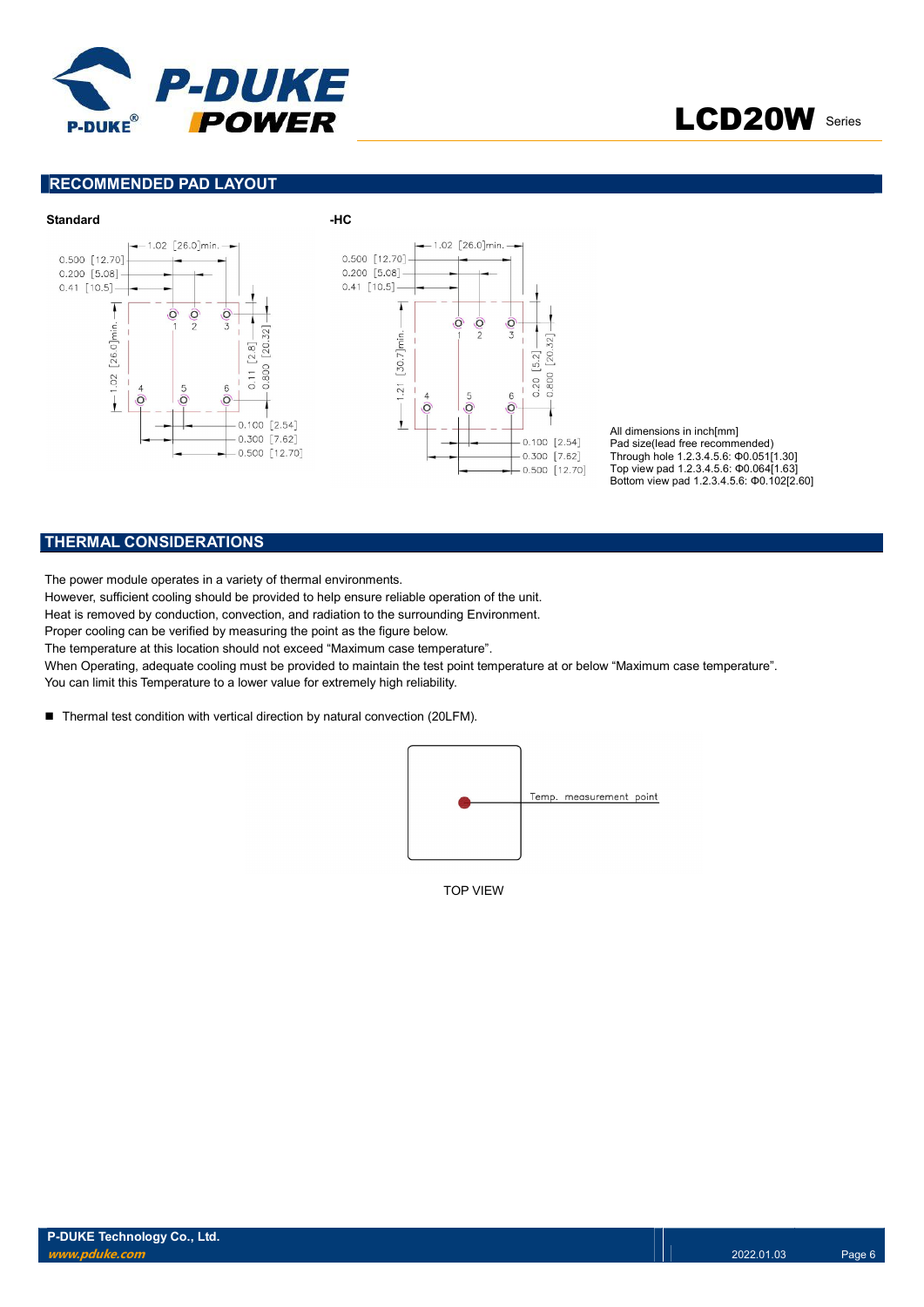

# LCD20W Series

# OUTPUT VOLTAGE ADJUSTMENT

Output voltage set point adjustment allows the user to increase or decrease the output voltage set point of the module. This is accomplished by connecting an external resistor between the Trim pin and either the +Output or -Output pins. With an external resistor between the Trim and -Output pin, the output voltage set point increases. With an external resistor between the Trim and +Output pin, the output voltage set point decreases. The external Trim resistor needs to be at least 1/16W of rated power. **PUTYOLTAGE ADJUSTMENT**<br>
PUTYOLTAGE ADJUSTMENT<br>
Voltage set point adjustment allows the user to increase or decrease the output voltage set point of the<br>
accomplished by connecting an external resistor between the Trim pi POWER<br>
PUT VOLTAGE ADJUSTMENT<br>
PUT VOLTAGE ADJUSTMENT<br>
accomplished by connecting an external resistor between the Tim plin and eliber the 10th of Output of Output<br>
accomplished by connecting an external resistor between **POWER**<br>
UIT VOLTAGE ADJUSTMENT<br>
Voltage set point adjustment allows the user to increase or decrease the output voltage set point of the m<br>
accomplished by connecting an external resistor between the Trim and -Output pin

#### ■ Trim Up Equation

$$
R_{U} = \left\lfloor \frac{G \times L}{(V_{o,up} - L - K)} - H \right\rfloor \Omega
$$

### ■ Trim Down Equation

$$
R_D=\!\left[\!\!\begin{array}{c} \displaystyle \left(\!V_{o,\textrm{down}}\!-\!L\!\right)\!\!\times\! G\\ \displaystyle \left(\!V_o-V_{o,\textrm{down}}\!\right)\end{array}\!\!\!\!\!-\!H\!\right]\!\!\Omega
$$

-Vout  $\overset{\circ}{\mathsf{O}}$ 

Trim  $\stackrel{5}{\sim}$ 

### EXTERNAL OUTPUT TRIMMING

≱R∪

Output can be externally trimmed by using the method shown below. Trim-up

#### $\blacksquare$  Trim constants

| Module                  | G     | н     | κ    |     |
|-------------------------|-------|-------|------|-----|
| ILCD20-⊟⊟S3P3W          | 5110  | 2050  | 0.8  | 2.5 |
| LCD20-ODS05W            | 5110  | 2050  | 2.5  | 2.5 |
| LCD20-ODS05WV           | 5110  | 2050  | 2.5  | 2.5 |
| LCD20-DDS12W            | 10000 | 5110  | 9.5  | 2.5 |
| lLCD20-⊟⊟S15W           | 10000 | 5110  | 12.5 | 2.5 |
| LCD20- <sub>US24W</sub> | 56000 | 13000 | 21.5 | 2.5 |

| <b>DDS3P3W</b> |             |              |                |         |                |         |        |                |        |        |        |
|----------------|-------------|--------------|----------------|---------|----------------|---------|--------|----------------|--------|--------|--------|
| $\triangle$ V  | (%)         | $\mathbf{1}$ | $\overline{2}$ | 3       | $\overline{4}$ | 5       | 6      | $\overline{7}$ | 8      | 9      | 10     |
| Vout           | (V)         | 3.333        | 3.366          | 3.399   | 3.432          | 3.465   | 3.498  | 3.531          | 3.564  | 3.597  | 3.630  |
| <b>RU</b>      | $(k\Omega)$ | 385.071      | 191.511        | 126.990 | 94.730         | 75.374  | 62.470 | 53.253         | 46.340 | 40.963 | 36.662 |
| $\Box$ S05W    |             |              |                |         |                |         |        |                |        |        |        |
| $\triangle$ V  | (% )        | $\mathbf{1}$ | $\overline{2}$ | 3       | 4              | 5       | 6      | $\overline{7}$ | 8      | 9      | 10     |
| Vout           | (V)         | 5.050        | 5.100          | 5.150   | 5.200          | 5.250   | 5.300  | 5.350          | 5.400  | 5.450  | 5.500  |
| <b>RU</b>      | $(k\Omega)$ | 253.450      | 125.700        | 83.117  | 61.825         | 49.050  | 40.533 | 34.450         | 29.888 | 26.339 | 23.500 |
| <b>DDS05WV</b> |             |              |                |         |                |         |        |                |        |        |        |
| $\triangle$ V  | (%)         | $\mathbf{1}$ | $\overline{2}$ | 3       | $\overline{4}$ | 5       | 6      | $\overline{7}$ | 8      | 9      | 10     |
| Vout           | (V)         | 5.050        | 5.100          | 5.150   | 5.200          | 5.250   | 5.300  | 5.350          | 5.400  | 5.450  | 5.500  |
| <b>RU</b>      | $(k\Omega)$ | 253.450      | 125.700        | 83.117  | 61.825         | 49.050  | 40.533 | 34.450         | 29.888 | 26.339 | 23.500 |
| $\triangle$ V  | (% )        | 11           | 12             | 13      | 14             | 15      | 16     | 17             | 18     | 19     | 20     |
| Vout           | (V)         | 5.550        | 5.600          | 5.650   | 5.700          | 5.750   | 5.800  | 5.850          | 5.900  | 5.950  | 6.000  |
| <b>RU</b>      | $(k\Omega)$ | 21.177       | 19.242         | 17.604  | 16.200         | 14.983  | 13.919 | 12.979         | 12.144 | 11.397 | 10.725 |
| $\Box$ S12W    |             |              |                |         |                |         |        |                |        |        |        |
| $\triangle$ V  | (% )        | $\mathbf{1}$ | $\overline{2}$ | 3       | $\overline{4}$ | 5       | 6      | $\overline{7}$ | 8      | 9      | 10     |
| Vout           | (V)         | 12.120       | 12.240         | 12.360  | 12.480         | 12.600  | 12.720 | 12.840         | 12.960 | 13.080 | 13.200 |
| <b>RU</b>      | $(k\Omega)$ | 203.223      | 99.057         | 64.334  | 46.973         | 36.557  | 29.612 | 24.652         | 20.932 | 18.038 | 15.723 |
| $\Box$ S15W    |             |              |                |         |                |         |        |                |        |        |        |
| $\triangle$ V  | (% )        | $\mathbf{1}$ | $\overline{2}$ | 3       | $\overline{4}$ | 5       | 6      | $\overline{7}$ | 8      | 9      | 10     |
| Vout           | (V)         | 15.150       | 15.300         | 15.450  | 15.600         | 15.750  | 15.900 | 16.050         | 16.200 | 16.350 | 16.500 |
| RU             | $(k\Omega)$ | 161.557      | 78.223         | 50.446  | 36.557         | 28.223  | 22.668 | 18.700         | 15.723 | 13.409 | 11.557 |
| $\Box$ S24W    |             |              |                |         |                |         |        |                |        |        |        |
| $\triangle$ V  | (% )        | $\mathbf{1}$ | $\overline{2}$ | 3       | $\overline{4}$ | 5       | 6      | $\overline{7}$ | 8      | 9      | 10     |
| Vout           | (V)         | 24.240       | 24.480         | 24.720  | 24.960         | 25.200  | 25.440 | 25.680         | 25.920 | 26.160 | 26.400 |
| <b>RU</b>      | $(k\Omega)$ | 570.333      | 278.667        | 181.444 | 132.833        | 103.667 | 84.222 | 70.333         | 59.917 | 51.815 | 45.333 |
| $\triangle$ V  | (% )        | 11           | 12             | 13      | 14             | 15      | 16     | 17             | 18     | 19     | 20     |
| Vout           | (V)         | 26.640       | 26.880         | 27.120  | 27.360         | 27.600  | 27.840 | 28,080         | 28.320 | 28.560 | 28.800 |
| <b>RU</b>      | $(k\Omega)$ | 40.030       | 35.611         | 31.872  | 28.667         | 25.889  | 23.458 | 21.314         | 19.407 | 17.702 | 16.167 |